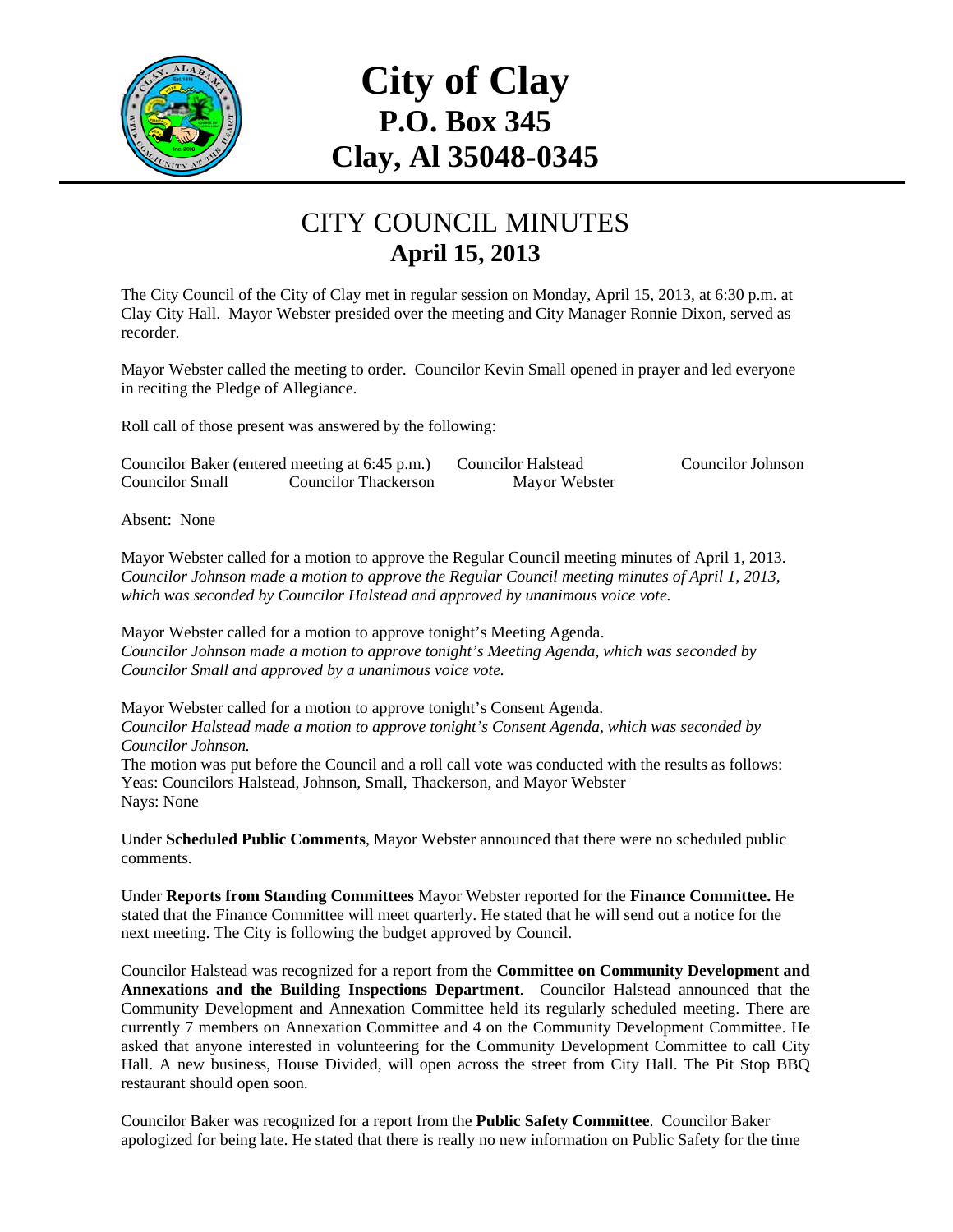

## **CITY OF CLAY CITY COUNCIL MINUTES April 15, 2013**

being. The committee is still waiting to meet with a grant writer and for news on vehicles. Mayor Webster informed Councilor Baker that there will be a closed bid in the next few weeks for vehicles.

Under **Committee on Schools, Seniors Advisory Board Liaison and Planning and Zoning Councilor Ex-Officio**, Councilor Johnson announced that Clay May Days is scheduled for May 11. The Chamber of Commerce Luncheon will be April 16 at the Grayson Valley Country Club. She commended Clay Chalkville High School for their recent performance of Children of Eden. The National Honor Society will host its tapping at the high school on April 17. The Planning and Zoning and Board of Zoning Adjustments have been working with Hardees to erect a sign. Later in the meeting, there will be a resolution to change the meeting dates for the school committee. The Seniors Center is preparing to mail monthly brochures to seniors in the city. They will host an open house on May 29.

Councilor Small was recognized for a report from the **Public Work Department and Library Board** and announced that the library sign is almost complete. Public Works Superintendent, Josh Isbell, should return to work on Thursday after recovering from surgery. Mayor Webster stated that he has received the final cost for the sign totaling \$3,848.00, which is well below the budgeted amount. The patching at Cross Keys subdivision is complete.

**Councilor Thackerson** was recognized for a report on the **Parks and Recreation Board.** He announced that the Park and Recreation Board is working on prioritizing projects. Nimrod Long has not submitted a proposal for restrooms at Cosby Lake. Councilor Thackerson thanked Mayor Webster for his assistance on Saturday with clearing the disc golf course.

Under Reading **of Petitions, Applications, Complaints, Appeals, Communications, etc.,** Mayor Webster announced that there were none.

Under the **City Manager's Report**, City Manager Ronnie Dixon reported the account balances in the 4 & 5 Cent Gasoline Fund =  $$126,198.12$ ; 7 Cent Gasoline Fund =  $$147,468.70$ ; Capital Improvement Fund = \$66,755.29; General Fund = \$500,923.62; Library Fund = \$2,409.79; Senior Citizens Fund = \$1,770.94; Ballpark Revenue = \$53,037.39; and Contractors Bond = \$53,302.96.

Mr. Dixon announced that he had met with financial executives to discuss refinancing the city's AMFUND loans; but because the financers of the loans require payment of \$900,000.00 before refinancing, the City will opt to continue with the original terms.

Mr. Dixon explained that he will meet with the auditors on April 16. He expects that once the audit is complete, the City will be required to pay back approximately \$210,000.00 to \$260,000.00 from the General Fund to the Capital Fund for misspent tornado funds. He also stated that the time limit for repayment is 36 months. Mr. Dixon then explained that the City received its portion of the Alabama Trust Fund Distribution, totaling \$220,620.05. He suggested that the City use this money to repay the funds used for tornado cleanup.

Councilor Small made a motion to use the money received from Alabama Trust Fund to repay the Capital Improvement Fun for the misspent tornado cleanup funds. The motion was seconded by Councilor Halstead. The motion was put before the Council and a roll call vote was conducted with the results as follows:

Yeas: Councilors Baker, Halstead, Johnson, Small, Thackerson, and Mayor Webster Nays: None